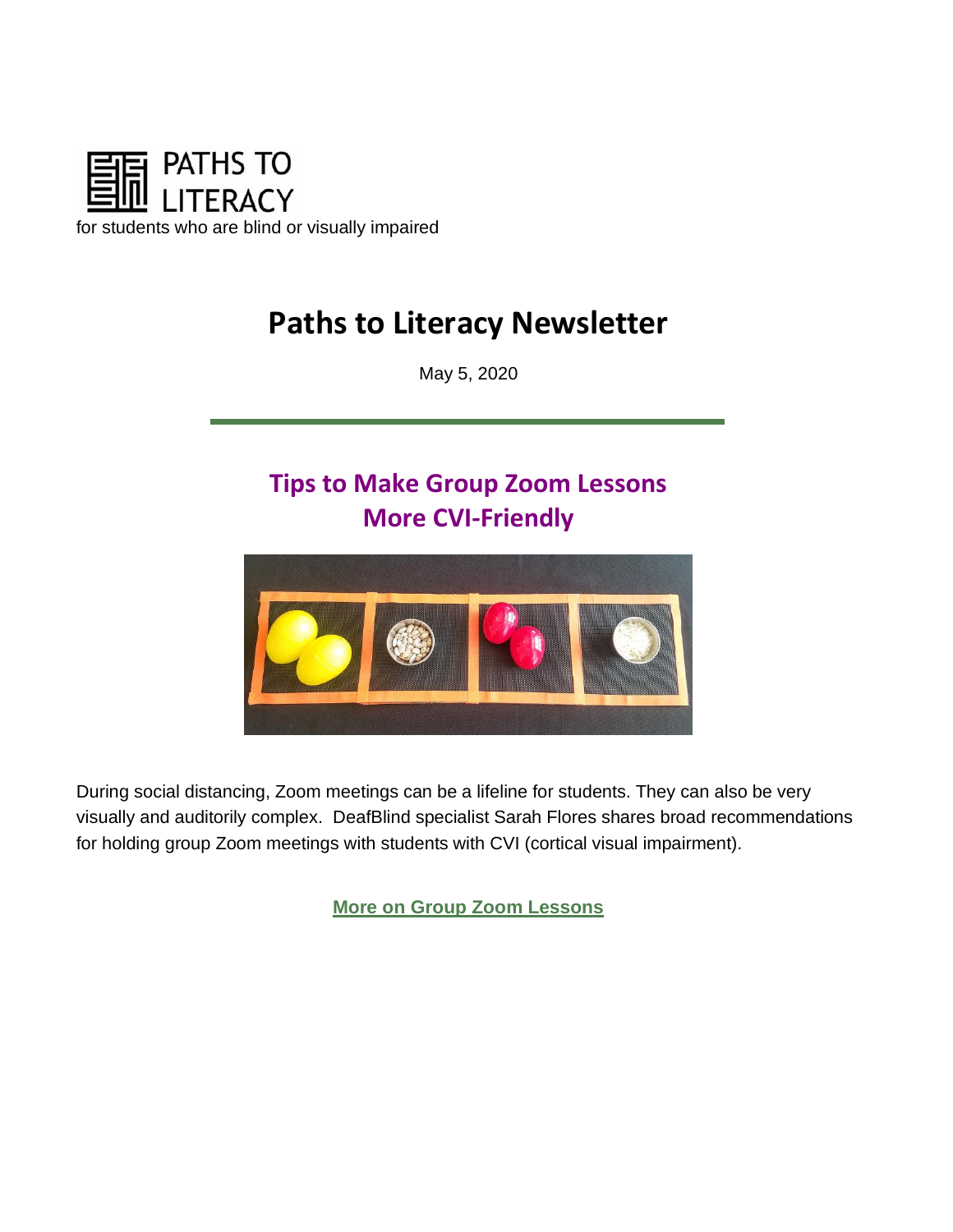## **LATEST POSTS**



#### **Alphabet Soup and Braille Muffins**

This early literacy activity reinforces initial letter sounds in a fun and playful way for beginning braille readers.

### **[More on Pretend Recipe](https://www.pathstoliteracy.org/strategies/alphabet-soup-and-braille-muffins)**



#### **Texture Walk for Sensory Exploration**

Texture walks and sensory exploration can be a way to develop tactile discrimination in the hands and feet, while broadening basic concepts, such as soft/hard and rough/smooth. Children may enjoy exploring while walking, crawling, sitting or touching with their hands the different textures. The sensory input may be calming to some students, and stimulating to others.

### **[More on Texture Walk](https://www.pathstoliteracy.org/strategies/texture-walk-sensory-exploration)**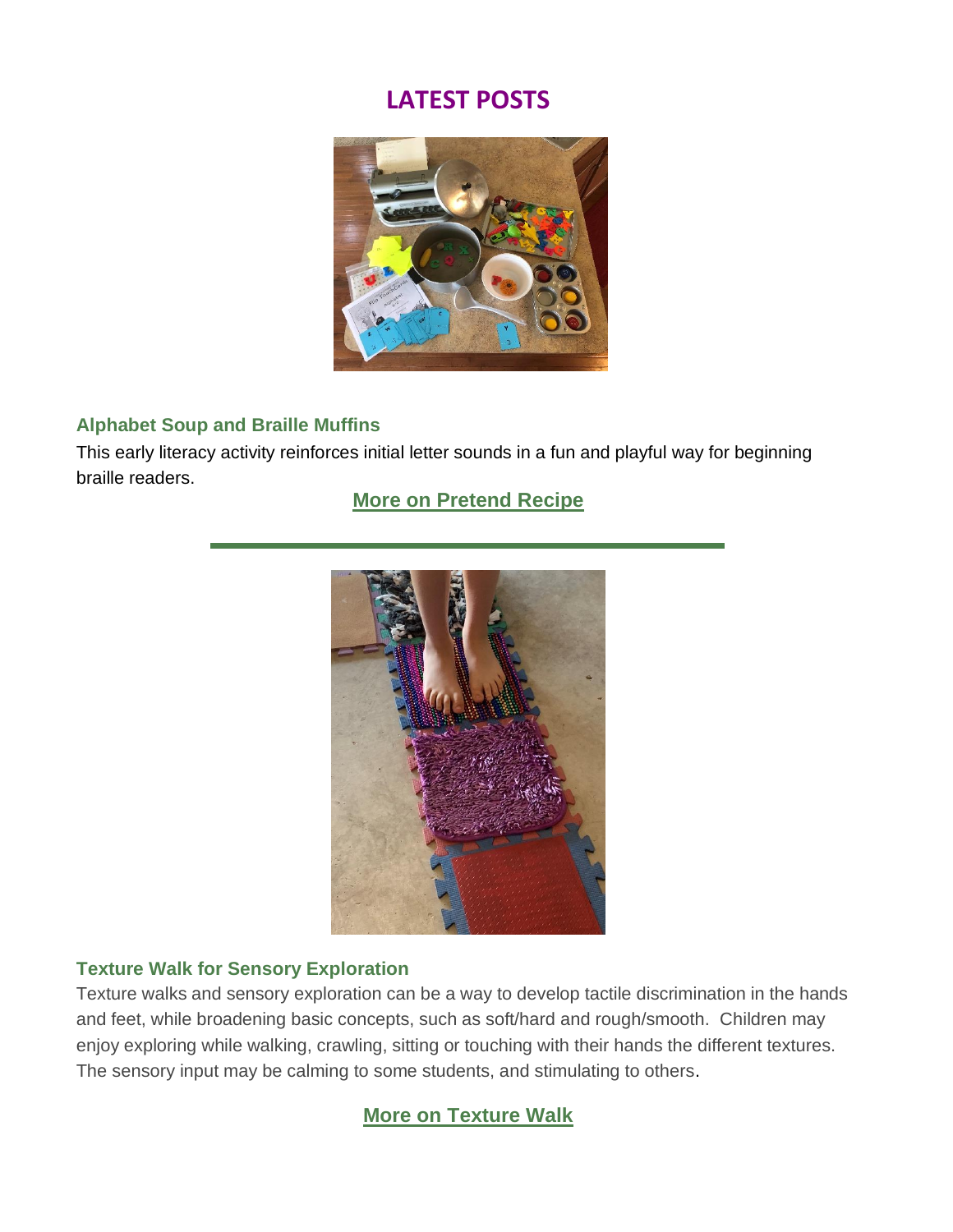

### **FVLM(t)A [ECC]: Comprehensive Evaluation and Reports for Blind and Low Vision Students**

This recorded webinar reviews the components of a comprehensive evaluation as required for determining educational vision services for students who are blind or who have low vision: The FVA (Functional Vision Assessment), LMA (Learning Media Assessment), AT (Access/Assistive Technology), and the ECC (Expanded Core Curriculum).



## **[View Webinar](https://www.pathstoliteracy.org/resources/fvlmta-ecc-comprehensive-evaluation-and-reports-blind-and-low-vision-students)**

#### **Tying Shoelaces: Task Analysis**

Learning to tie shoes can be a challenge for any child and is often a difficult skill for those with visual impairments to master. The task is broken down into small steps below, and is demonstrated in the video, to provide clear step-by-step directions to teach this skill.

**[Read more on Tying Shoelaces](https://www.pathstoliteracy.org/strategies/tying-shoelaces-task-analysis)**



#### **Kentucky Deafblind Derby Dash Virtual 5K!**

The Kentucky DeafBlind Project is sponsoring the Virtual KY DeafBlind Derby Dash. Let's celebrate together and run, walk, crawl, hike, use the treadmill, wheelchair, or jump the KY DeafBlind Derby Dash! This is a virtual race that can be completed over a full week or in one day. The race will be held during the week of May 24-30 with fun events happening the week before.

**[Learn How to Enter Derby Dash](https://www.pathstoliteracy.org/resources/kentucky-deafblind-derby-dash-virtual-5k)**